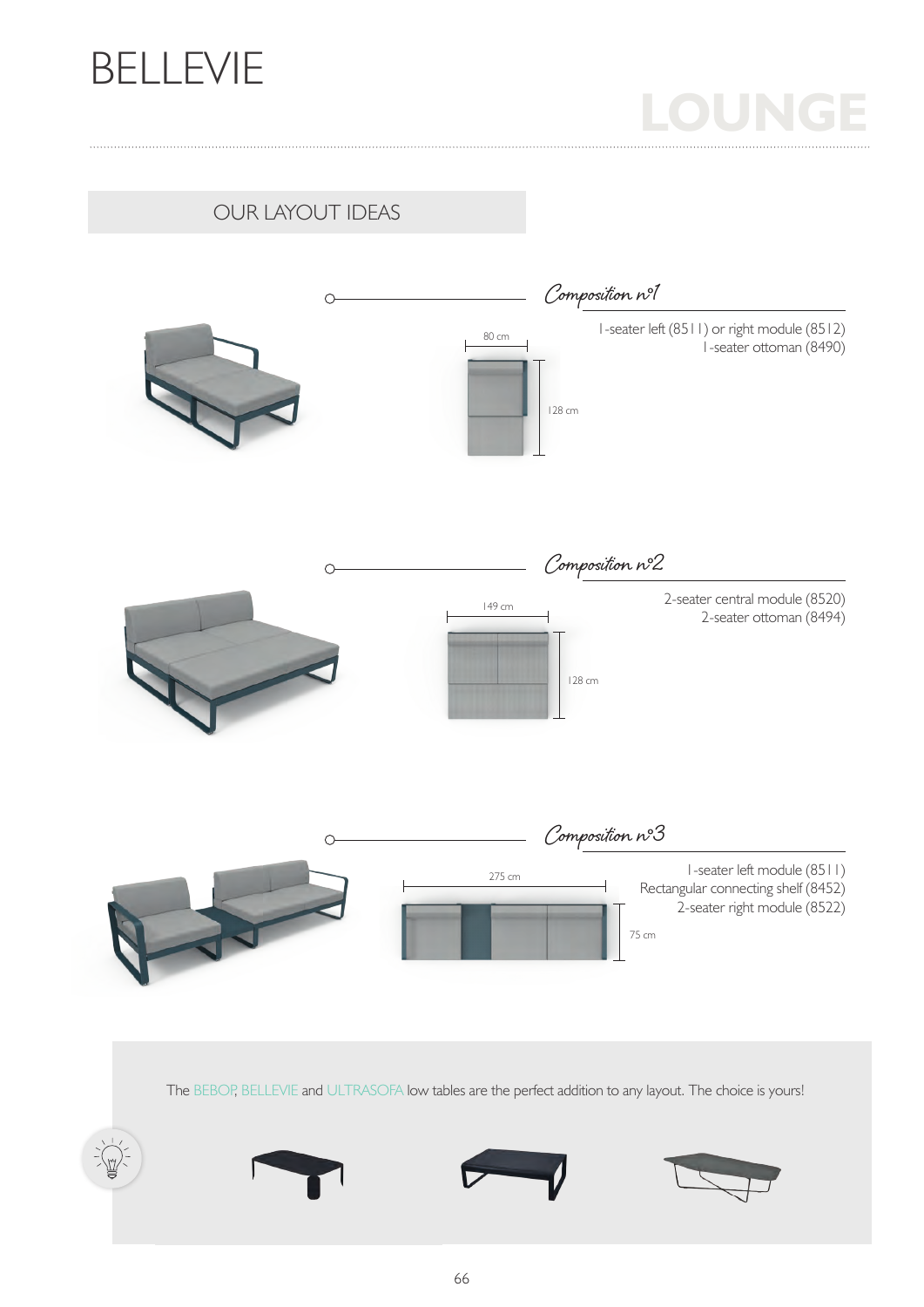### BELLEVIE

### **LOUNGE**